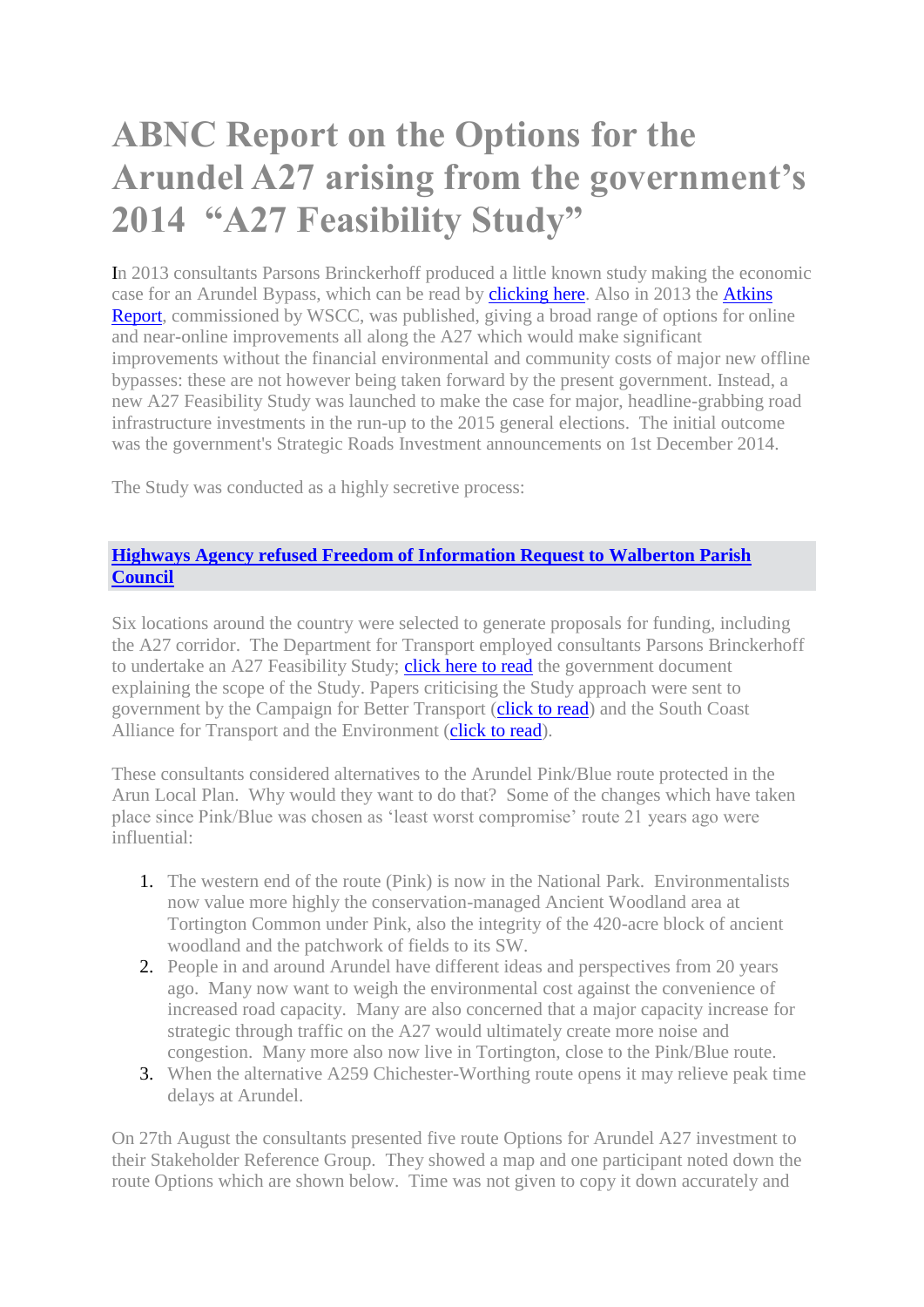the consultants have refused to release a map themselves, but the presentation is reasonably well reflected in the map. The DfT minutes of the 27 August meeting can be read by clicking [here.](http://arundelneighbourhood.com/uploads/files/a27_feasibility_study_reference_group_meeting_27th_of_august_minutes_rev_1.pdf) Fuller notes were taken by a CPRE member present at the meeting which can be read by clicking [here.](http://arundelneighbourhood.com/uploads/files/a27_feasibility_study_reference_group_27aug14_-_cpre_minutes.pdf)



On 16th October the Minister for Transport John Hayes MP visited Sussex and, at the initiative of the Campaign for Better Transport, allocated some time to meet with representations from concerned local groups including the ABNC Secretary and ArundelSCATE. Some notes of that meeting can be read by clicking [here.](http://arundelneighbourhood.com/uploads/files/a27_meeting_with_minister_for_transport_16oct14.pdf)

On 4th November the consultants presented to the same group their final recommendations as to what Options to take forward. They prioritised for value-for-money assessment just Pink/Blue (Option A) and one other even more damaging offline option ('B'), but they costed other options (CDE) and have not ruled out any online or near-online options. The SCATE representatives' notes of that meeting can be read [here.](http://arundelneighbourhood.com/uploads/files/ctnotes_from_dft_stakeholder_ref_group_4.11.2014dp.pdf)

The A27 Feasibility Study was 'high level': superficial and conceptual, based on poor evidence, with crude evaluation criteria. This was not how to do a good job. The stakeholder communities of Arundel, Tortington, Binsted and Walberton, Yapton Barnham and Slindon and other surrounding villages, only began to become aware of what is happening in September and October this year. ABNC argued that local politicians and government departments should promote the contribution to this process which local people and organisations should be given opportunity to make. Decisions taken behind closed doors on this have naturally lead only to high levels of controversy and discontented voters.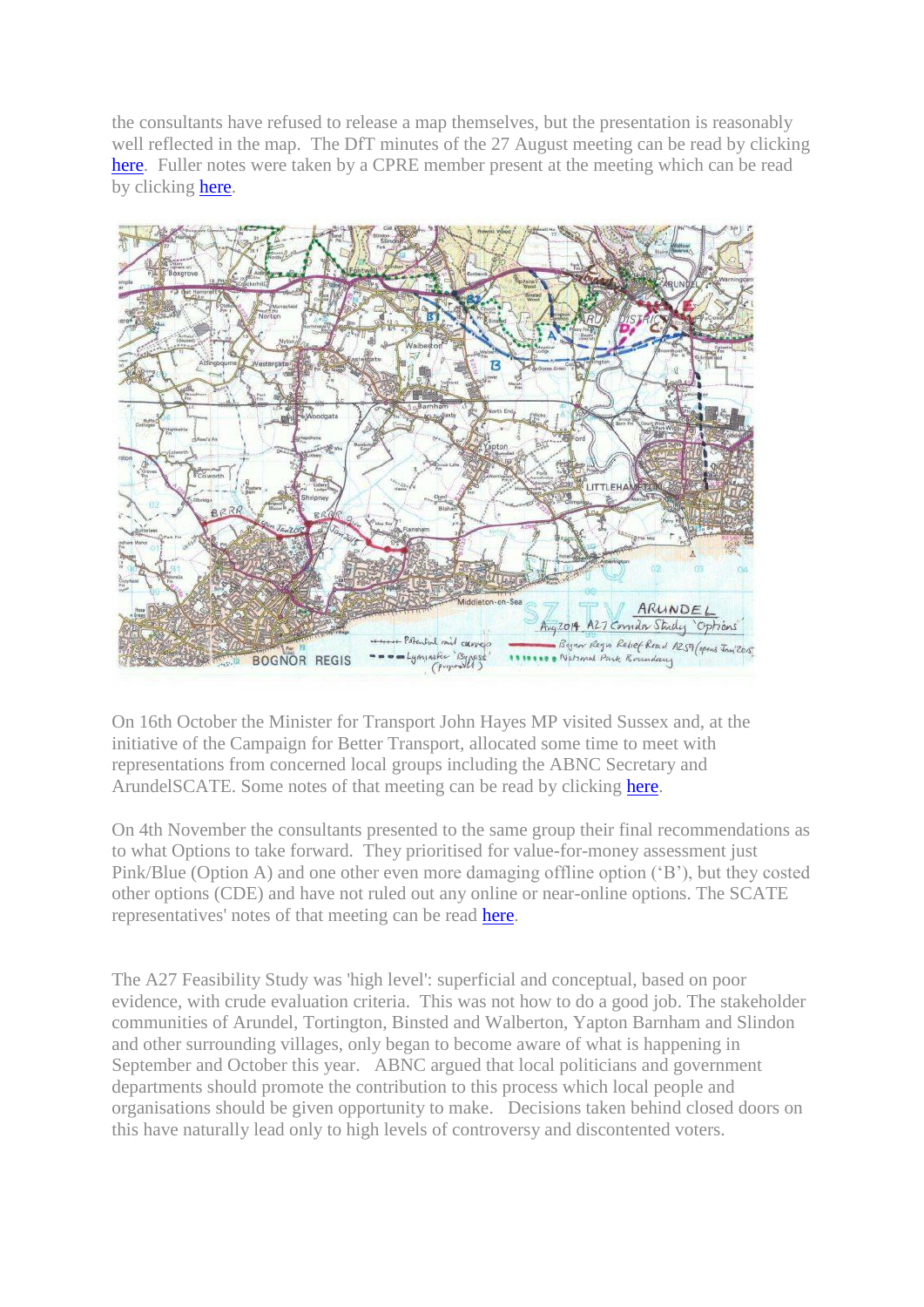The Options included two offline routes: A, the old Pink/Blue; B, avoiding the National Park but going through the beautiful village and ancient parish of Binsted, much of which is in the National Park, and part of Walberton. They also included three online or near-online options – C, a short section of new road bypassing Arundel Station; D, a tunnel under one part of the road plus widening; and E, undefined 'online and sustainable transport improvements'.

*This map of Option A has been made by a Binsted resident based on the information available. Note the large land take requirements for junctions (black dotted lines), impact on the South Downs National Park (hatched blue), on the Havenwood and Tortington communities, and on the stunning views and habitats of the Arun valley's wet meadows, which caused this scheme to be cancelled by Alistair Darling:*



The secrecy of the Feasibility Study, and the limited focus of the Council-promoted A27 Action Campaign, have damaged the communities' trust in the process and this will need to be addressed in any future work. The public has not been consulted about the bypass since the two public consultations in 1987 and 1993. Facts and opinions have both changed since then. There is also a new demographic questioning major new trunk road developments on the A27 corridor when this is inconsistent with long term environmental policy and this corridor is not in fact a strategic inter-regional route.

On 16 October ABNC Secretary Emma Tristram presented to the Minister for Transport John Hayes MP a brief summary of reasons why Option B would be unacceptably damaging; this can be read by [clicking here.](http://arundelneighbourhood.com/uploads/files/statement_to_minister_mtg_re_option_b_damage_to_binsted.pdf)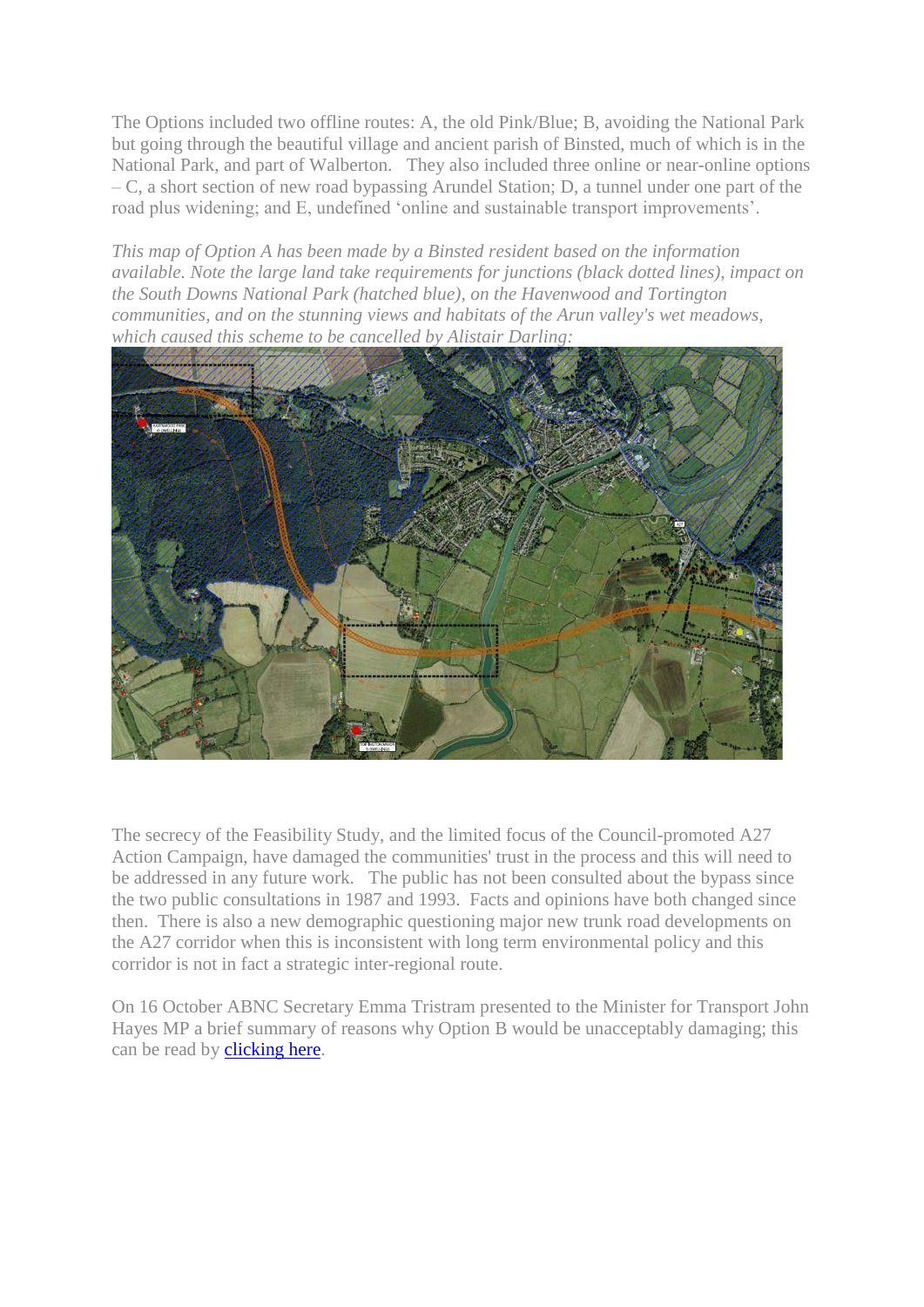

Option B through Binsted, which also damages the nearby village of Walberton, is causing misery and uncertainty for people whose houses are under or near the sketched route. The Arundel Bypass Neighbourhood Committee, based in Binsted, met on 21 October and resolved to oppose Option B, but at the same time to ask for all the other options, if necessary including B, to be kept on the table so as to enable a better informed and more democratic planning process. Walberton Parish Council met on 28 October and resolved to support a similar policy.